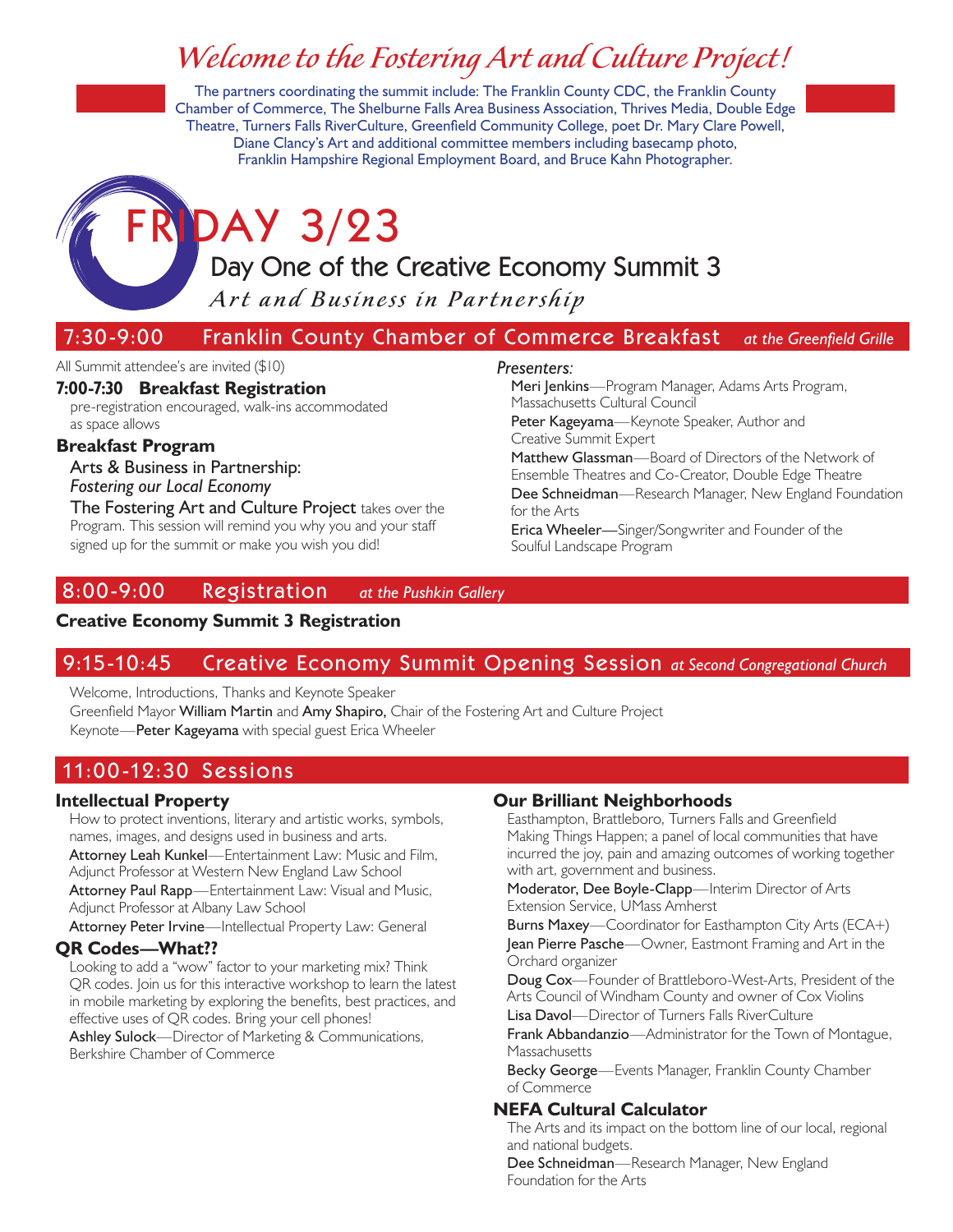## 12:30 -2:00 Lunch

Enjoy a meal at one of Greenfield's fine restaurants or pick up your box lunch at the Pushkin Gallery.

### 2:00-3:15 Sessions

#### **Beginner Bloggers Unite!**

Newbie workshop on setting up blogs and word press sites. Kala Williams—Former Professor of Art at Onondaga Community College and current wellness and yoga instructor

#### **For the love of Franklin County**

Hands on workshop coordinating artists, businesses and community leaders in a take away project.

Peter Kageyama–Recovering Attorney, Entrepreneur, World Traveler, Author, Certified Innovation Coach, Tedx speaker and creative communities' rock star

#### **You, On TV!**

GCTV studio open sessions for ideas about making promo videos for artists and businesses.

Scott MacPherson—Artist and Station Manager for Greenfield Cable Access Television

#### **Connection & Communication: It's a Whole New World!**

How has the online, virtual world changed the fundamental nature of the way artists connect and communicate with their buyers and collectors? Advanced session on the real power of a website, how not to waste your time on social media, the Blog-Connection and what it can do for your art and business, plus strategies and systems to keep buyers and collectors for a lifetime.

Dr. Ariane Goodwin–writer, art-career coach, entrepreneur and founder of the smARTist-Telesummit, a wildly popular, professional development online conference for visual artists.

## 3:30-4:45 Sessions

#### **Building YOUR brand and using social media to do it!**

This session is for intermediate users of Twitter and facebook for marketing and branding purposes.

Max Hartshorne—Travel Website Publisher with just under I2K Twitter followers, an 8 year veteran of daily blogging and founder of goNOMAD.com

#### **Corporation + Art = Collaboration**

An inside look at a corporate art program from the corporation, artist and client view to create a strong visual impact.

Debra Avery—EDAC, Interior Design Specialist, Hospital of the Future, Baystate Health

Carla Santia—Art Consultant, specializing in Medical facilities and developer of a web directory for artists

Peter Kitchell—Fine Artist, 40 years of experience in art for medical facilities

#### **Where, Why and How the Arts Intersect with Business**

Salon Style discussion; Topic One: Arts, Gentrification and community divide; Topic Two: Myth that Arts are for the elite.

Dan Farrell—Producer of Antiques Roadshow and Partner in Enservio Select, Inc.

#### **Common Ground**

The challenges of businesses and artists are very much the same; equipment, budgets, space, employees, sourcing raw materials, pricing, customer satisfaction. What kinds of collaborations make sense (and dollars)?

Helena Fruscio—Creative Economy Industry Director at Commonwealth of Massachusetts

#### **You, on TV! (Continued)**

GCTV studio open sessions for ideas about making promo videos for artists and businesses.

Scott MacPherson-Artist and Station Manager for Greenfield Cable Access Television

## 5:00-7:00 Guerilla Art/Networking/Music/Miro Sprague at the piano Pushkin Gallery

Miro Sprague joins us on the piano as a jazzy addition to our Guerilla Art Show. Come have a look and a listen. Cash bar and delectable's.

Any Artist who lives or works in Franklin County is encouraged to bring one select piece of their art for display at our evening social/ networking soiree! The exhibit will be available for general viewing between 5-7 p.m. For space purposes we can only accept pieces that can be easily hung or placed on a pedestal. This includes framed pieces, sculpture, craft and jewelry. (Please be sure to check the box in the registration page if you are planning to bring work).

Disclaimer: Artists are responsible for identifying artwork with artist's name, town you live in, title, materials used, price (if for sale) or additional information. Art work can be accepted anytime on Friday before noon at the Pushkin registration table by checking in with a FACP volunteer. Artist agrees to allow FACP volunteers to handle artwork with the understanding they are doing so without bonding or insurance. The gallery will have full time staff monitoring the Art Show during hours of the summit. Items may be picked up immediately after the exhibit on Friday or on Saturday by 5:00 p.m. Items not picked up will be at owners risk if left at the gallery or removed by FACP.



*Because culture counts.*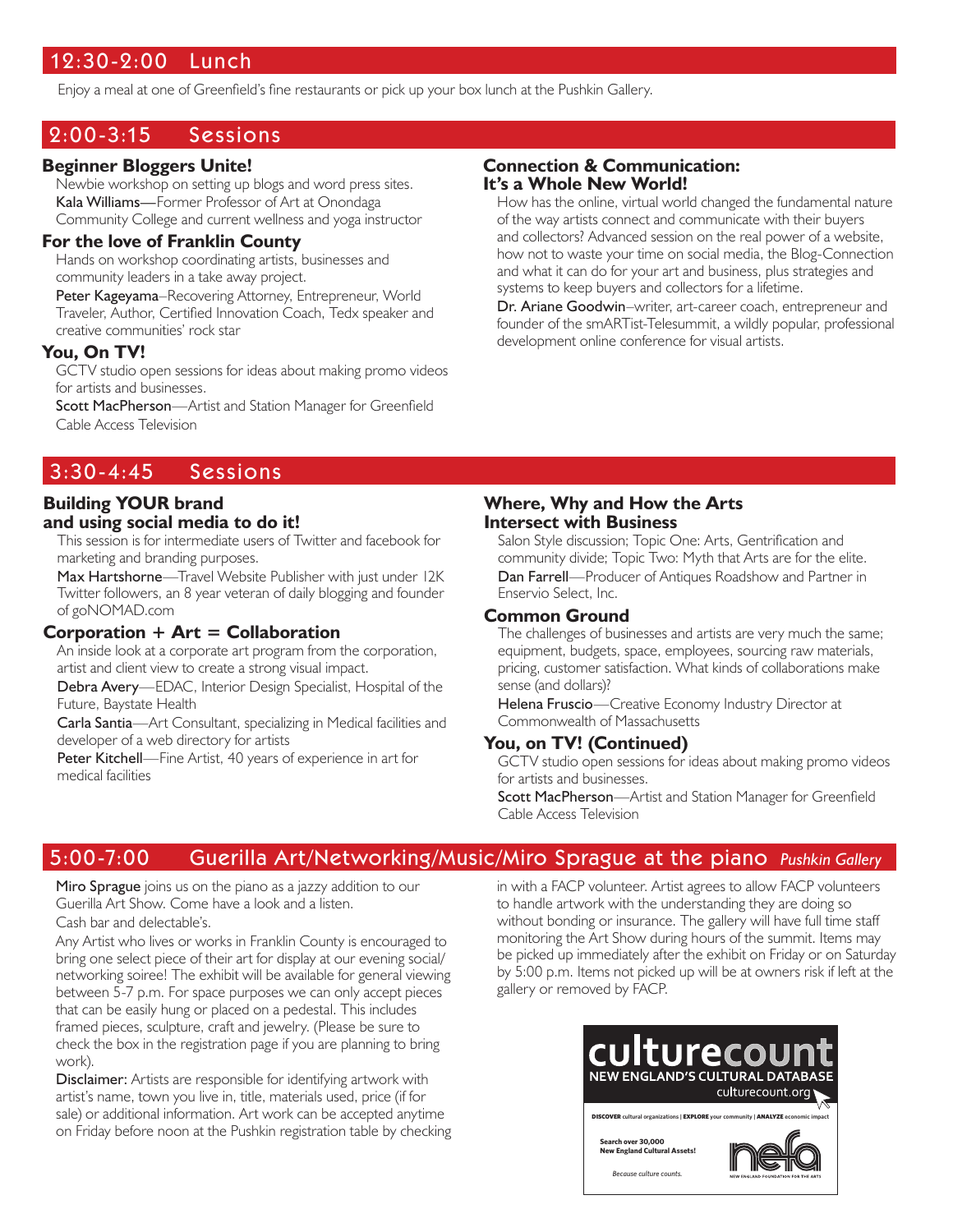TURDAY 3/24

## Day Two of the Creative Economy Summit 3

## 8:00-9:00 Registration for Summit at Pushkin Gallery

Coffee Tea and Milling About

## 9:00 –10:30 Sessions

#### **This was No Accident**

Strategic Alliance examples from across the region of relationships between artists and business that have proved beneficial to the bottom line of both and how they were born.

Moderator—Matthew Glassman, Double Edge Theater Judie Teraspulsk**y**—Owner of Judies Restaurant, Amherst

Donna Eastabrooks—Fine Artist

Nan Parati—Owner of Elmers Store and The Inn at Norton Hill, Ashfield

Elliot Mitchell—Founder of Vermont Digital Arts & Technical Director at Infrared 5

Lou Leelyn—Owner of Lou's Upcycles and President of Artisans of Western Mass

Diane Pearlman—Executive Director of Berkshire Film and Media Commission

Evan Gregg—Owner of Location Reservoir and film location scout

## 11:00 –12:30 Sessions

#### **Are you in the top 10?**

Focus on Search Engine Optimization for your website. It's a must if your website is your main source of promotion.

Positronic Dave (Caputo)

#### **UPSTREAM—The cash flow spawning**

Your tackle box session: Creating budgets and finding money under rocks.

Amy Shapiro—Business Assistance Director-Franklin County Community Development Corporation

#### **Press Ready 101**

Basic Strategies and tips for businesses and artists on how to prepare for media opportunities.

Sarah Platanitis—Freelance Writer and Photographer and owner of Anselblue Design Studio

#### **Who I am and what we can do for you?**

The Creative Industries office and its relationship to the arts and business in Massachusetts.

Helena Fruscio-Director—Creative Economy Industry of the Commonwealth of Massachusetts

### **It all started with a BIG IDEA!**

Models and services provided by existing organizations living the dream of embracing arts and culture at the core of their business. Moderator-Terry Byrne-Program Director at the Cambridge Center for Adult Education

Katie Richardson-Owner of Katie Ray Arts and Spark! Art Share **Coordinator** 

Joan Rockwell—Principal in Landscape, Architecture, Planning and Historic preservation

Erica Wheeler—Singer/Songwriter and Founder of the Soulful

Hannah Jarrell-Ensemble member and Development Associate,

Rob Allen—Owner of Allen Marine Tours, Alaska

## 12:30 -2:00 Lunch

Enjoy a meal at one of Greenfield's fine restaurants or pick up your box lunch at the Pushkin Gallery.



Landscape Program

DoubleEdge Theatre